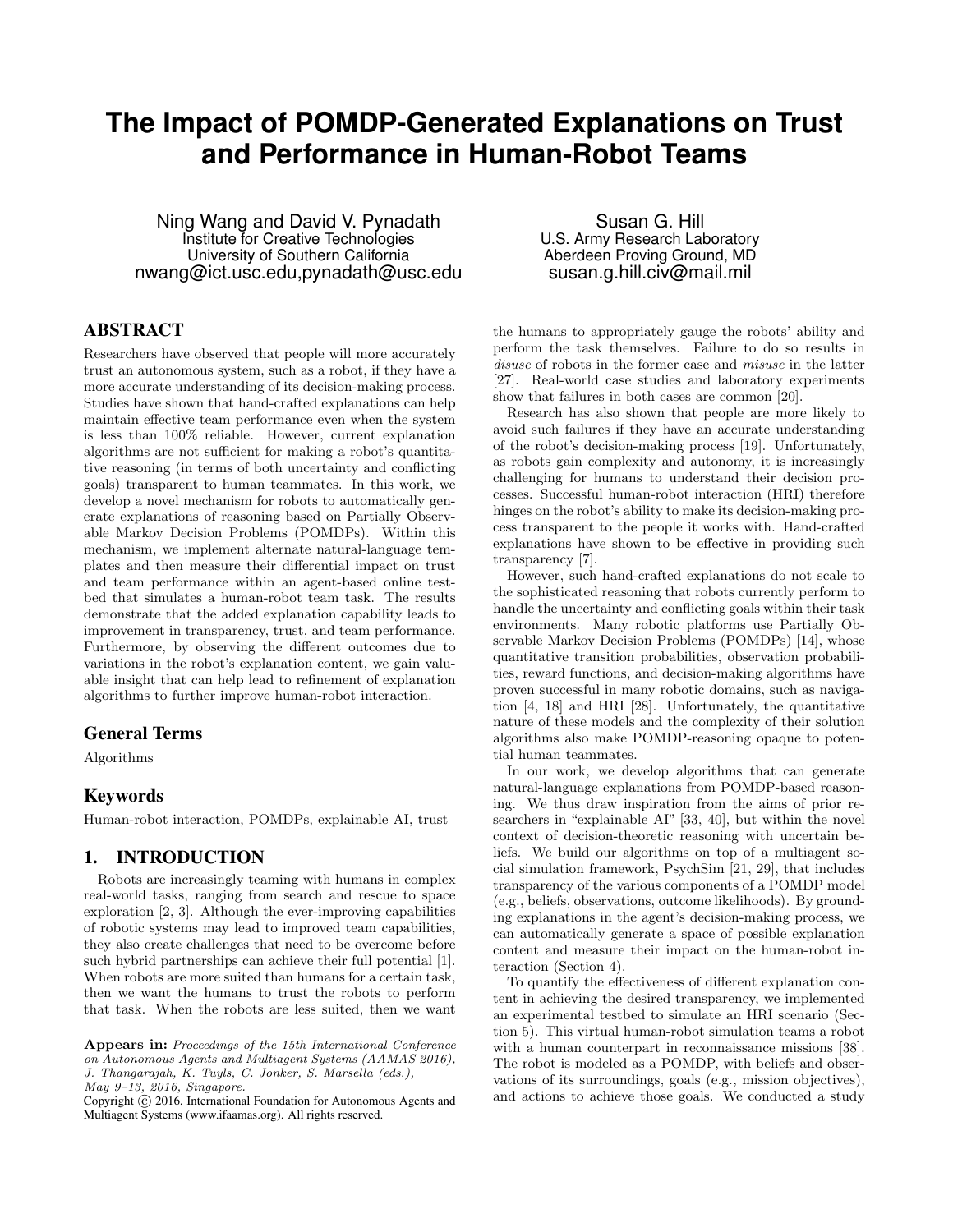where people interacted with different versions of the robot, where we varied its ability and its explanation content. The empirical results quantify the degree to which the explanations impacted transparency, human-robot trust, and overall team performance (Section 6). By examining people's behaviors over different combinations of the robot's ability and explanation content, we discuss the implications of the results and directions for future work (Section 7).

# 2. RELATED WORK

Our current work follows a long history of similar explorations of automated explanation mechanisms, especially within the context of expert systems [33]. While most of this work operated on rule- and logic-based systems, there has been more recent work on generating explanations based on Markov Decision Problems (MDPs) [8, 15]. However, there has been no work on explaining POMDP-based policies, where the system operates under uncertainty about the state of the world. Furthermore, there has been little empirical evaluation of the impact of these explanations on human-machine trust, although the existing data suggest that explanations do increase user acceptance of expert systems [40]. This limited evidence is encouraging as to the potential success of applying a general-purpose explanation on top of a robot's decision-making process.

The need for such explanations is evidenced by existing HRI studies that have shown that a human's ability to understand its robot teammate has a clear impact on trust [19]. Explanations have shown to contribute to that understanding in a way that provides transparency and improves trust [7]. Our goal is to create an automated, domain-independent method for generating explanations that has the same impact as the manually crafted explanations used in prior work.

Looking beyond the AI and HRI literature, we can find a large number of studies that measure the impact of various forms of explanation on people's perceptions of risks and uncertainties when making decisions. A survey of these studies across multiple domains indicates that "People prefer numerical information for its accuracy but use a verbal statement to express a probability to others." [36]. This finding led to a recommendation to include a numeric representation in any communication informing a person of the uncertainties underlying a decision. On the other hand, one of the studies in the survey contrasted a numeric representation of uncertainty with more anecdotal evidence and found that the numeric information carried less weight when both types were present [12]. A study of risk communication in medical trade-off decisions showed that people performed better when receiving numeric expressions of uncertainty in percentage (67%) rather than frequency (2 out of 3) form [39]. This same study also found that people expressed a preference for information "as words" rather than "as numbers". It is therefore clear that both percentage and verbal expressions of uncertainty have value in conveying uncertainty, but it is less clear what form makes the most sense in an HRI context. In translating our robot's reasoning into a human-understandable format, our explanation algorithms use natural-language templates inspired by these various findings in the literature.

# 3. POMDP MODEL OF AN HRI SCENARIO

We have implemented the explanation algorithms using

PsychSim [21, 29], which combines two established agent technologies: decision-theoretic planning [14] and recursive modeling [9]. Decision-theoretic planning provides an agent with quantitative utility calculations that allow it to assess tradeoffs between alternative decisions under uncertainty. Recursive modeling gives the agent a theory of mind, allowing it to form beliefs about the human users' preferences, factor those preferences into its own decisions, and update its beliefs in response to observations of the users' decisions. The combination of decision theory and theory of mind has enabled PsychSim agents to operate in a variety of humanagent interaction scenarios [13, 16, 17, 23, 26].

PsychSim agents generate their beliefs and behaviors by solving POMDPs [6, 14]. In precise terms, a POMDP [14] is a tuple,  $\langle S, A, P, \Omega, O, R \rangle$ , that we describe here in terms of an illustrative HRI scenario [37]. In it, a human teammate works with a robot in reconnaissance missions to gather intelligence in a foreign town. Each mission involves the human teammate searching eight buildings in the town. The robot serves as a scout, scans the buildings for potential danger, and relays its findings to the teammate. Prior to entering a building, the human teammate can choose between entering with or without equipping protective gear. If there is danger present inside the building, the human teammate will be fatally injured without the protective gear. As a result, the team will have to restart from the beginning and re-search the entire town. However, it takes time to put on and take off protective gear (e.g., 30 seconds each). So the human teammate is incentivized to consider the robot's findings before deciding how to enter the building. In the current implementation, the human and the robot move together as one unit through the town, with the robot scanning the building first and the human conducting a detailed search afterward. The robot has a NBC (nuclear, biological and chemical) weapon sensor, a camera that can detect armed gunman, and a microphone that can listen to discussions in foreign language.

Within the POMDP model of this scenario, the state, S, consists of objective facts about the world, some of which may be hidden from the robot itself, such as the separate locations of the robot and its human teammate, as well as the presence of dangerous people or chemicals in the buildings to be searched. The state also includes feature-value pairs that represent the human teammate's health level, any current commands from the teammate, and the accumulated time cost so far.

The robot's available actions, A, correspond to the possible decisions it can make. Given its search mission, the robot's first decision is where to move to next. We divide the environment into a set of discrete waypoints, so the robot's action set includes potentially moving to any of them. Upon arrival, the robot then makes a decision as to whether to declare a location as safe or unsafe for its human teammate. For example, if the robot believes that armed gunmen are at its current location, then it will want its teammate to take adequate preparations (e.g., put on body armor) before entering. Because there is a time cost to such preparations, the robot may instead decide to declare the location safe, so that its teammates can more quickly complete their own reconnaissance tasks.

We model the dynamics of the world using a transition probability function, P, that captures the possibly uncertain effects of the robot's actions on the subsequent state.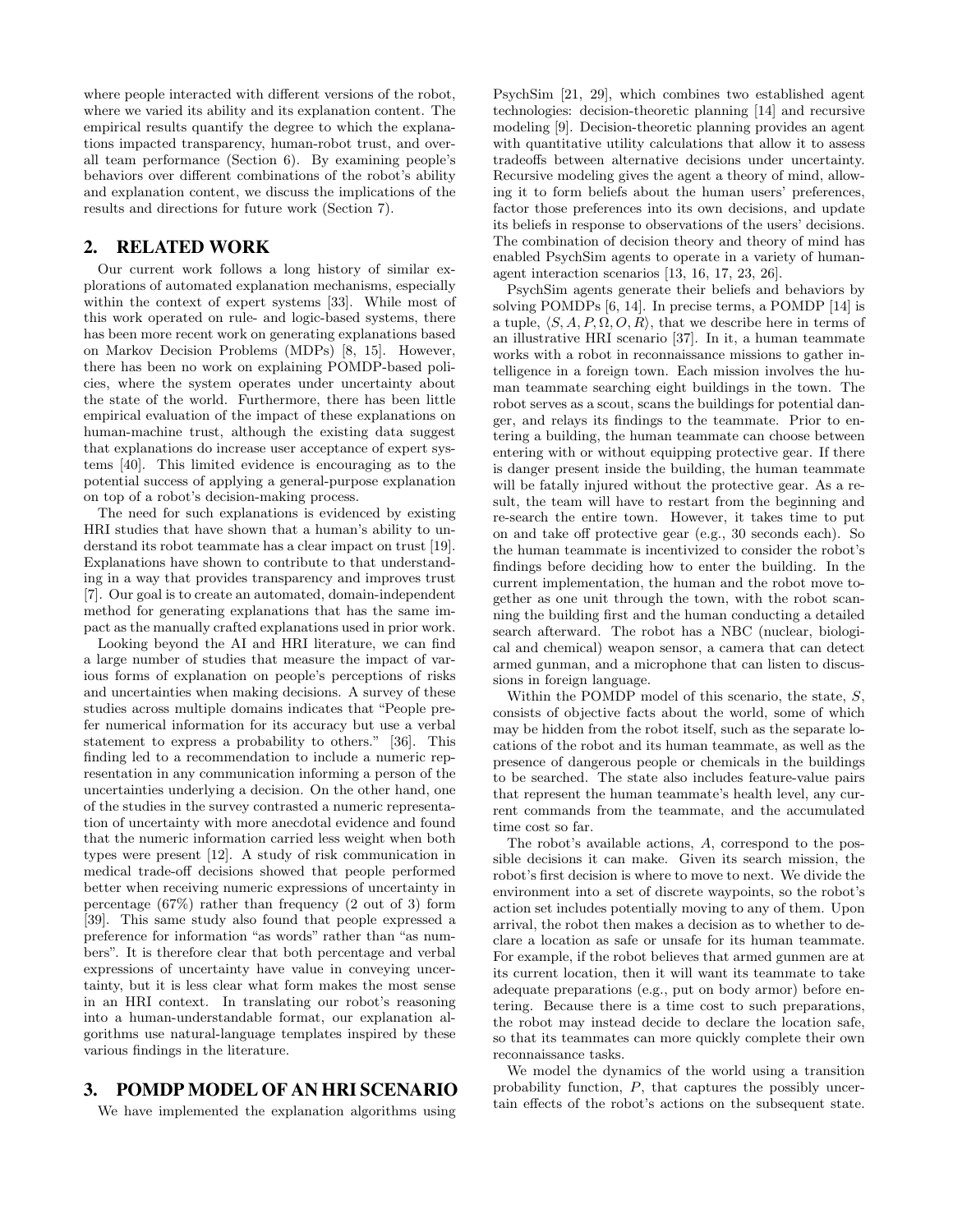We simplify the robot's navigation task by assuming that a decision to move to a specific waypoint succeeds deterministically. However, we could relax this assumption to decrease the robot's movement ability, as is done in more realistic robot navigation models [4, 18]. The robot's recommendation decision affects the health of its teammate, although only stochastically, as its teammate may not follow its recommendation. Instead, a recommendation that a building is safe (unsafe) has a high (low) probability of decreasing the teammate's health if there are, in fact, chemicals present.

The robot has only indirect information about the true state of the world. Within the POMDP model, this information comes through a subset of possible observations,  $\Omega$ , that are probabilistically dependent (through the observation function, O) on the true values of the corresponding state features. We make some simplifying assumptions, namely that the robot can observe the location of itself and its teammate with no error (e.g., via GPS). However, it cannot detect the presence of armed gunmen or dangerous chemicals with perfect reliability or omniscience. Instead, it receives a local reading about their presence (or absence) at its current location. For example, if dangerous chemicals are present, then the robot's chemical sensor will detect them with a high probability. There is also a lower, but nonzero, probability that the sensor will not detect them. In addition to such a false negative, we can also model a potential false positive reading, where there is a low, but nonzero, probability that it will detect chemicals even if there are none present. By controlling the observations that the robot receives, we can manipulate its ability in our testbed.

Partial observability gives the robot only a subjective view of the world, where it forms beliefs about what it thinks is the state of the world, computed via standard POMDP state estimation algorithms. For example, the robot's beliefs include its subjective view on the presence of threats, in the form of a likelihood (e.g., a 33% chance that there are toxic chemicals in the farm supply store). Again, the robot derives these beliefs from its local sensor readings, so they may diverge from the true state of the world. By decreasing the accuracy of the robot's observation function,  $O$ , we can decrease the accuracy of its beliefs, whether receiving correct or incorrect observations. In other words, we can also manipulate the robot's ability by allowing it to over- or under-estimate the accuracy of its sensors.

We instantiate the human-robot team's mission objectives within the POMDP's reward function,  $R$ , which maps the state of the world into a real-valued evaluation of benefit for the agent. The highest reward is earned in states where all buildings have been explored by the human teammate. This reward component incentivizes the robot to pursue the overall mission objective. There is also an increasingly positive reward associated with level of the human teammate's health. This reward component punishes the robot if it fails to warn its teammate of dangerous buildings. Finally, there is a negative reward that increases with the time cost of the current state. This motivates the robot to complete the mission as quickly as possible. By providing different weights to these goals, we can change the priorities that the robot assigns to them. For example, by lowering the weight of the teammate's health reward, the robot may allow its teammate to search waypoints that are potentially dangerous, in the hope of searching all the buildings sooner. Alternatively, lowering the weight on the time cost reward might motivate

the robot to wait until being almost certain of a building's threat level (e.g., by repeated observations) before recommending that its teammate visit anywhere. By varying the relative weights of these different motivations, we can manipulate the benevolence of the robot toward its teammate in our testbed.

The robot can autonomously generate its behavior based on its POMDP model of the world by determining the optimal action based on its current beliefs, b, about the state of the world [14]. Rather than perform an offline computation of a complete optimal policy,  $\pi$ , over all possible beliefs, we instead take an online approach so that the robot computes the optimal decision with respect to only its current beliefs,  $\pi(b)$  [31]. The robot uses a bounded lookahead procedure that seeks to maximize expected reward by simulating the dynamics of the world from its current belief state. In particular, the robot will consider declaring a building dangerous or safe (i.e., recommending that its teammate put protective gear on or not). It will combine its beliefs about the likelihood of possible threats in the building with each possible declaration to compute the likelihood of the outcome, in terms of the impact on the teammate's health and the time to search the building. It will finally combine these outcome likelihoods with its reward function and choose the option that has the highest reward.

### 4. POMDP-GENERATED EXPLANATIONS

By exposing different components of the robot's POMDP model, we can make different aspects of its decision-making transparent to its human teammate. We create naturallanguage templates to translate the contents of a POMDP model into human-readable sentences:

- A: The robot can make a decision as to whether to declare the building safe or not and communicate its chosen action, e.g., "I think the doctor's office is safe." The string representation of each action,  $a \in A$ , is a domain-specific string. Upon making its decision, the robot chooses the string corresponding to its current choice,  $\pi(b)$ .
- S: The robot can also communicate the level of uncertainty underlying its beliefs, e.g., "I am 67% confident about this assessment," if it believed that the probability of the doctor's office being safe was 67%. We use a template that includes a variable indicating which element(s) of the factored state representation the robot should substitute for the probability reference. In this case, the only variable of interest is the robot's  $b$ (safe $\chi$  = True, my location  $=X$ ). When generating such an explanation, the robot will compute the indicated belief and insert it into the natural-language template.
- P: The robot can also reveal the relative likelihood of possible outcomes, e.g., "There is a 33% probability that you will be injured if you enter the doctor's office without protective gear." Here, the robot will weigh the possible outcomes by its belief in the hidden state. In particular, it can compute  $\sum_s b(s) \Pr(\text{health } \downarrow | s, \text{no protection})$  to instantiate this template.
- $\Omega$ : Communicating its observation can reveal information about its sensing abilities, e.g., "My NBC sensors have detected traces of dangerous chemicals." We write domainspecific strings for each possible observation,  $\omega \in \Omega$ .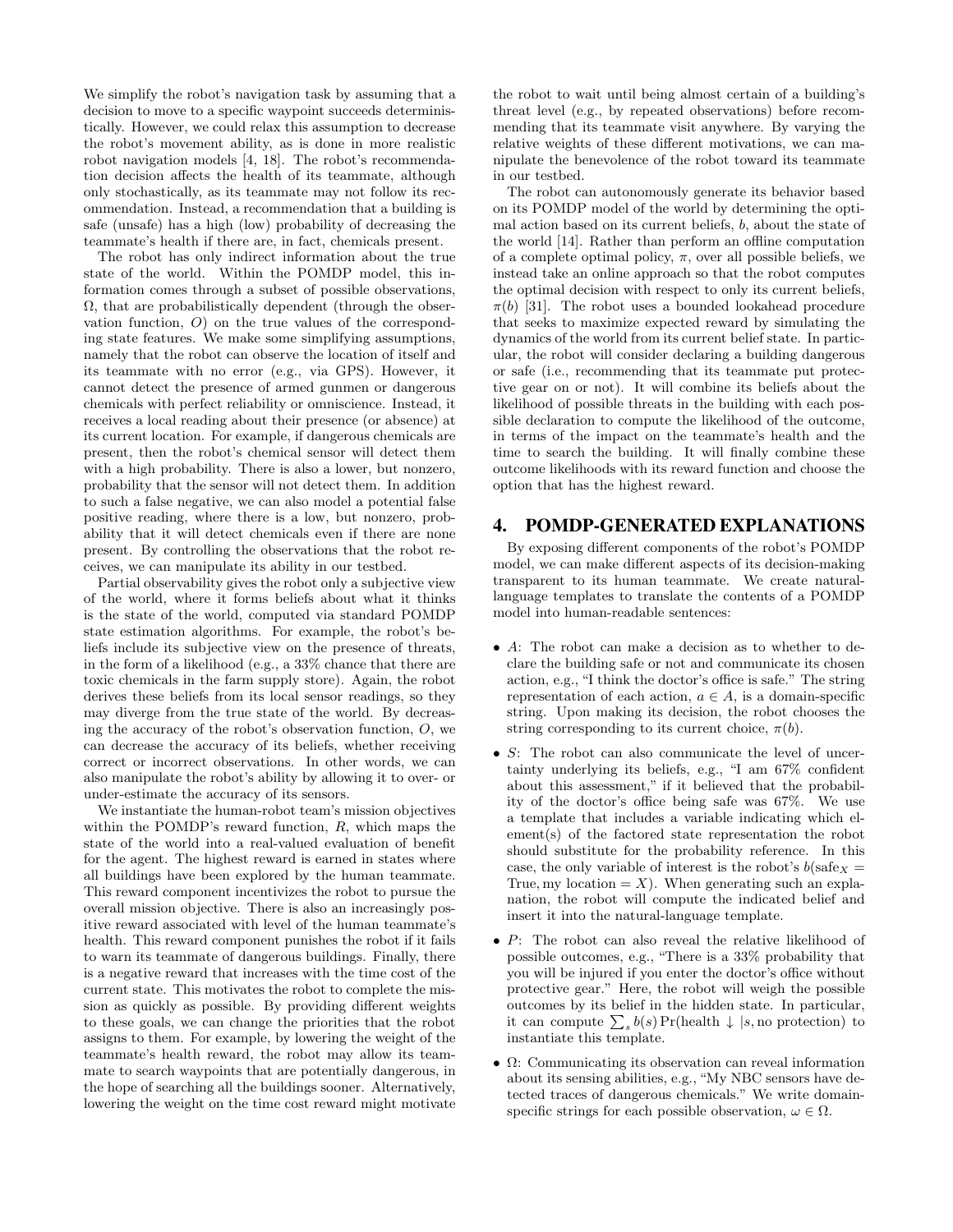• O: Beyond the specific observation it received, the robot can also reveal information about how it models its own sensor capabilities, e.g., "My image processing will fail to detect armed gunmen 30% of the time." In this case, we combine the domain-specific templates for each possible observation,  $\omega \in \Omega$ , with the appropriate observation function value:

$$
\frac{\sum_{\omega \neq \text{gunmen}_{x}, \text{my location}=X} \sum_{a} O(s, a, \omega)}{\sum_{\omega} \sum_{s \mid \text{gunmen}_{x}, \text{my location}=X} \sum_{a} O(s, a, \omega)}
$$

• R: By communicating the expected reward outcome of its chosen action, the robot can reveal its benevolence (or lack thereof) toward its teammate, e.g., "I think it will be dangerous for you to enter the informant's house without putting on protective gear. The protective gear will slow you down a little." The template here relies on factored rewards, allowing the robot to compute separate expected rewards,  $E[R]$ , over the goals of keeping its teammate alive and achieving the mission as quickly as possible. We write domain-specific templates for each goal, for both the positive and negative cases. The robot then computes the separate  $E[R]$  values and chooses the appropriate template depending on whether the value is positive or negative.

These templates provide a variabilized mechanism for specifying natural-language forms offline that can be instantiated by the robot at runtime based on its current beliefs. These various template formats can be used for any POMDP. We thus ensure that the results can be re-used by other researchers studying other HRI domains as well.

# 5. EVALUATION

#### 5.1 Simulation Testbed for HRI

We implemented an online version of our HRI scenario to study the impact of these automatically generated explanations on trust and team performance. The testbed can be accessed from a web browser. The testbed's server executes the POMDP to both maintain the state of the simulated mission and to generate decisions for the robot. These are displayed on the participant's web browser, which sends decisions made by the participant back to the testbed's server.

### 5.2 Participants

We recruited 220 participants from Amazon Mechanical Turk (AMT). The participants had previously completed 500 or more jobs on AMT and had a completion rate of 95% or higher. All participants were located in the USA.

#### 5.3 Design

We used the online testbed to evaluate how the different POMDP-generated explanations from Section 4 impact trust and team performance. We conducted two iterations of the study. For the sake of clarity, we will describe the methodology of the two iterations together. The first iteration of the study primarily focused on whether explanations can build transparency, establish a proper level of trust, and improve task performance. There were two independent variables for the first iteration of the study: ability and explanation. The ability variable had two levels: low and high. The explanation variable also has two levels: no explanation, and explanation of two sensor readings. After preliminary analysis of the first iteration of the study (details in Section 6.1), we extended the explanation variable to include two additional types of explanations: explanation of three sensor readings, confidence-level explanations. The two iterations of the study all combine to form a 2x4 design.

As already mentioned, the *ability* variable has two levels: a low-ability robot vs. a high-ability robot. Regardless of the ability of the robot, the human teammates will learn the correctness of the robot's individual decisions upon entering the buildings themselves.

- High Ability The robot with high ability makes the correct decision 100% of the time.
- Low Ability The robot with low ability has a faulty camera and makes only false-negative mistakes, e.g., not detecting armed gunmen in the simulation. The other simulated sensors (e.g., NBC weapon detector and microphone) and the robot's decision-making capability remain intact. As a result, the low-ability robot will occasionally give an incorrect "safe" assessment.

The *explanation* variable has a total of four levels: no explanation, explanation of two sensor readings, explanation of three sensor readings, and confidence-level explanation. At all four levels, the robot informs its teammate of its decision, derived from the A template from Section 4 (e.g., "I have finished surveying the doctor's office. I think the place is safe."). Under the conditions where explanations are offered, the robot augments this decision with additional information that should help its teammate better understand its ability (e.g., decision-making and sensing), one of the key dimensions of trust [22].

- NoExp In the No Explanation condition, the robot only informs its teammate of its decisions. One such communication from our scenario would be: "I have finished surveying the Cafe. I think the place is safe."
- Exp2Sensor In the Explanations of Two Sensor Observations condition, these explanations augments the decision message with non-numeric information about the robot's sensing capability. In this case, the sensing capability is limited to the NBC sensor and the camera – the only two sensors used by the PsychSim agents. Section 4's  $\Omega$  template thus provides the teammate with the robot's observations from these two sensors. One such communication with both decision and explanation from our scenario would be: "I have finished surveying the Cafe. I think the place is dangerous. My sensors have detected traces of dangerous chemicals. From the image captured by my camera, I have not detected any armed gunmen in the Cafe. I think it will be dangerous for you to enter the Cafe without protective gear. The protective gear will slow you down a little." Although these explanations can potentially actually help the robot's teammate understand which sensors are working correctly (e.g., the NBC sensor) and which ones are not (e.g., the faulty camera), they do not actually help the teammate decide what to do with sensor readings from the Camera. This is because the robot, particularly the one in the Low Ability condition, has a faulty camera that makes false-negative mistakes. This means that when the robot reports no danger found by the camera, the teammate still doesn't know if they should put on the protective gear or not.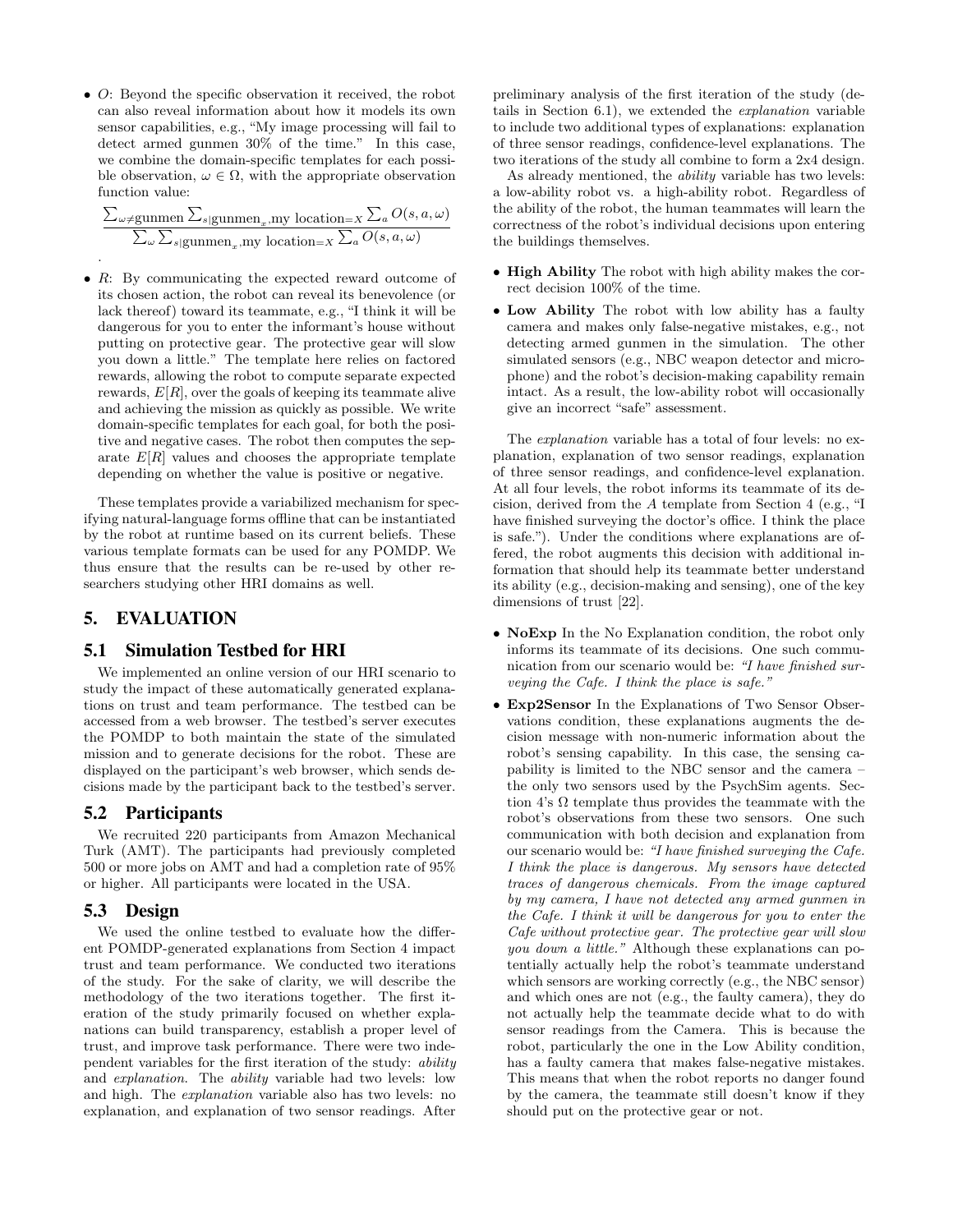Figure 1: Human Robot Interaction Simulation Testbed with HTML front-end.

# $\bullet \bullet \bullet [\overline{\leftarrow}] \supseteq \boxed{\boxplus}$ **Mission 1**

Exit Study

 $\hat{\Phi}$   $\hat{\theta}$   $\hat{\theta}$  +

| 0:01:01 | Robot: I have finished surveying the Auto Parts Store. I think the place is safe. My sensors have not detected any nuclear,<br>biological or chemical weapons in here. From the image captured by my camera, I have not detected any armed gunmen<br>in the Auto Parts Store. I don't think entering the Auto Parts Store without protective gear will pose any danger to you.<br>Without the protective gear, you will be able to search the building a little faster.<br>Enter without protective gear<br>Put on protective gear |  |  |
|---------|------------------------------------------------------------------------------------------------------------------------------------------------------------------------------------------------------------------------------------------------------------------------------------------------------------------------------------------------------------------------------------------------------------------------------------------------------------------------------------------------------------------------------------|--|--|
| 0:00:39 | <b>Intel Sheet entry:</b> "Yellow Mosque: Currently empty of civilians. Nothing of interest."                                                                                                                                                                                                                                                                                                                                                                                                                                      |  |  |
|         | There was no danger in here.                                                                                                                                                                                                                                                                                                                                                                                                                                                                                                       |  |  |
|         | <b>Robot:</b> [Moving to Auto Parts Store]                                                                                                                                                                                                                                                                                                                                                                                                                                                                                         |  |  |
| 0:00:16 | Robot: I have finished surveying the Yellow Mosque. I think the place is safe. My sensors have not detected any nuclear, biological or chemical<br>weapons in here. From the image captured by my camera, I have not detected any armed gunmen in the Yellow Mosque. I don't think entering the<br>Yellow Mosque without protective gear will pose any danger to you. Without the protective gear, you will be able to search the building a little faster.                                                                        |  |  |
| Start   | Robot: Welcome to Market City. I am your robot teammate for this mission. We have received intelligence that a hostage is being held in one of the<br>buildings in Market City. Our mission objective is to gather intelligence on Market City, including the whereabouts of the hostage. The intelligence<br>you gather will be entered into your "Intelligence Sheet".                                                                                                                                                           |  |  |
|         | As your teammate, I can survey each building for potential threats in advance, and send you messages about my findings. After I survey a building,<br>you will have to search it thoroughly yourself to gather intelligence. You may encounter threats during your mission. To protect yourself, you can put<br>protective gear on before you enter a building. However, it takes time to put protective gear on and to take it back off.                                                                                          |  |  |
|         | We have 20 minutes to complete the mission. Let's get started! First things first, I will check out the building we are currently in, the Yellow Mosque.                                                                                                                                                                                                                                                                                                                                                                           |  |  |

- Exp3Sensor In the Explanations of Three Sensor Observations, the explanations again augments the decision message with non-numeric information about the robot's sensing capability – the NBC sensor, the camera and the microphone. Section 4's  $\Omega$  explanation provides the teammate with the robot's observations from these two sensors. One such communication with both decision and explanation from our scenario would be: "I have finished surveying the Cafe. I think the place is safe. My sensors have not detected any NBC weapons in here. From the image captured by my camera, I have not detected any armed gunmen in the cafe. My microphone picked up a friendly conversation." These explanations will thus potentially help the robot's teammate understand which sensors are working correctly and which ones are not, and help them decide what to do in case of camera failure. For example, while a faulty camera may not be able to detect armed gunman, the microphone is capable of picking up a suspicious conversation.
- ExpConf In the Confidence-Level Explanations condition, the confidence-level explanations augment the decision message with additional information about the robot's uncertainty in its decision. Section 4's S template incorporates the robot's probabilistic assessment of the hidden state of the world (e.g., the presence of threats) on which it bases its recommendation.<sup>1</sup> One example of a confidencelevel explanation would be: "I have finished surveying the

Cafe. I think the place is dangerous. I am 78% confident about this assessment." Because the low-ability robot's one faulty sensor will lead to occasional conflicting observations, it will on those occasions have lower confidence in its erroneous decisions after incorporating that conflicting information into its beliefs.

The study is a between-subject design. Each participant interacted with one of the eight simulated robots. In the first iteration of the study, we assigned 30 participants to each condition. In the second iteration of the study, we assigned 25 participants to each condition.

### 5.4 Procedure

Each participant first read an information sheet about the study and then filled out the background survey. Next, participants worked with a simulated robot on three reconnaissance missions. After each mission, participants filled out a post-mission survey. Each participant worked with a robot with the same ability and communication (e.g., low ability and communicates with confidence-level explanations) throughout the three missions. Participants were randomly assigned to team up with one of the eight robots. The study was designed to be completed in 90 minutes. Participants were compensated with \$10 for their participation.

### 5.5 Measure

The Background Survey includes measures of the demographic information, education, video game experience, military background, predisposition to trust [24], propensity to trust [25], complacency potential [30], negative attitude to-

 $^{\rm 1}$  Probability and confidence are generally different concepts. We used the probability as an approximation of the robot's confidence level.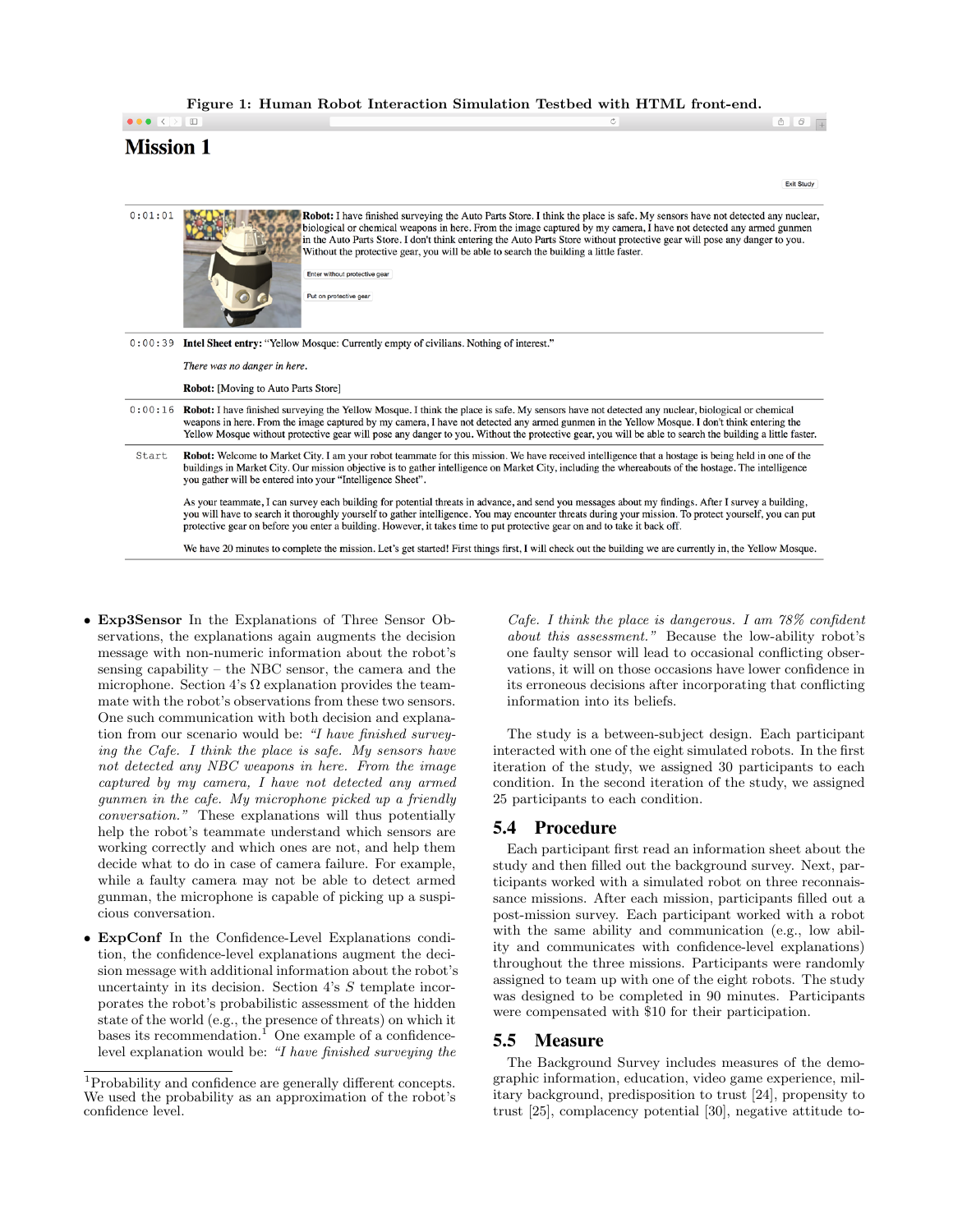wards robots [34] and uncertainty response scale [10]. In the Post-Mission Survey, we have designed items to measure participants' understanding of the robot's decisions and decision-making process. A sample item from this measure is "I understand the robot's decision-making process". We modified items on interpersonal trust to measure trust in the robot's ability, benevolence and integrity [22]. We also included the NASA Cognitive Load Index [11], Situation Awareness Rating Scale [35], trust in oneself and teammate [30], and trust in robots [32]. The Post-Mission survey was filled out after each mission (3 missions total in the study). We have also collected interaction logs from the online testbed. Based on the log data, we compute measures of team performance: mission success, percentage of correct decisions, and compliance (e.g., percentage of the robot's decision adopted by its teammate). The Post-Mission survey data and the log data provide coarse measures of how trust changes over time, which is beyond the scope of this paper. In this paper, the analysis includes measures on team performance, and trust in the robot's ability [22] and the scale we designed on the understanding of the robot's decisionmaking process presented in the Post-Mission Survey.

### 6. RESULTS

We excluded data from 18 participants due to incomplete entries (e.g., participants skipped survey questions or left the simulations). Although not part of the experiment manipulation, a closer examination revealed that the incomplete entries only occurred in conditions where explanations were offered. As a result, 202 participants are included in the analysis. The participants average 33.4 years old. 42% of the participants are female and 58% participants are male. 5 participants answered that they had worked with an automated squad member (such as a robot) before. 3 participants had reconnaissance or search and rescue training, and 1 was actually involved in such missions. Only 1 participant was an active service member.

We measured participants' predisposition to trust, propensity to trust, complacency potential, negative attitude towards robots and uncertainty responses. We did not find any significant main or interaction effect of the independent variables on any of these scales. Studying the impact of individual differences on trust is not the focus of this paper. Instead, we will focus on comparing the impact of different explanation algorithms on trust [22] and team performance. In the analysis presented here, we focus on self-reported perceptions of the robot's ability and behavioral measures of task performance (e.g., mission success rates, correct decisions percentage). Self-reported measures are calculated by averaging survey responses gathered after each mission (3 missions total). Behavioral measures are based on log data from all 3 missions as well.

The four dependent variable included in the analysis are:

• Trust in Robot's Ability Trust in the robot's ability, benevolence and integrity is measured by modifying an existing scale [22] that measures these three factors of trustworthiness. Each factor of trust is calculated by averaging corresponding Post-Mission Survey items collected after each of the 3 missions. The explanations compared in this paper are designed to influence perceptions of the ability factor of trust, and do not explicitly target the benevolence and integrity factors of trust. So we focus on only the ability component of trust in this paper. The value ranges from 1 to 7.

- Understand Robot's Decisions This is measured using 1 $\hat{a}$ AŞ7 Likert scale items on the understanding of the robot's decision-making process, designed by the researcher. A sample item from this measure is "I understand the robot's decision-making process". The measure is calculated by averaging responses to corresponding survey items in the Post-Mission Survey after each of the 3 missions. The value range from 1 to 7.
- Mission Success Percentage This team-performance measure is extracted from a line in the interaction log indicating whether the mission ended in success/failure, then divided by the total number of missions (3) in the study. The value ranges from 0 to 100.
- Percentage of Correct Decisions This variable is measured using log data. It is calculated by dividing the total number of the participant's correct decisions (e.g., putting on protective gear when there is danger, and forgo the protective gear when it is safe) by the total number of participant's decisions, across three missions. The value ranges from 0 to 100.
- Percentage of Decisions that Follow Robot Recommendations This variable is measured using log data. It is calculated by dividing the total number of the participant's decisions that are the same as the robot's recommended, by the total number of participant's decisions, across three missions. The value ranges from 0 to 100.

# 6.1 First Iteration of Study

Preliminary analysis of data collected from the first iteration of the study using ANOVA tests revealed no significant impact of the explanation of two sensor readings on any of the four measures, except for understanding of the robot's decisions, compared to when no explanations were offered, regardless of the robot's ability. Closer examination of the scenario design and explanation of two sensor readings suggests that this could be due to the "usefulness" or "helpfulness" of the explanations. The robot, particularly the low-ability robot, makes only false-negative mistakes due to its faulty camera. This means that even when the participants know the robot's decision may not be correct because of the camera failure, they still do not know what the correct decision to make is, e.g., whether to put protective gear on or not. The sensible yet conservative decision would be putting on protective gear all the time. Thus, we added two additional explanation levels— explanation of three sensor readings and confidence-level explanations— that aimed to help participants diagnose faulty sensors and make decisions on whether to put on protective gear. In these two explanations, we also removed the recommendation to put on protective gear, because it is redundant (e.g., the robot's finding of danger implicitly suggests that one should put protective gear on) and removing it reduces the length of text.

# 6.2 Main Effect of Ability and Explanations

The subsequent analyses include data from both iterations of the study. Overall, ANOVA tests indicate that participants who worked with a high-ability robot reported trusting the robot more, made better decisions and succeeded in more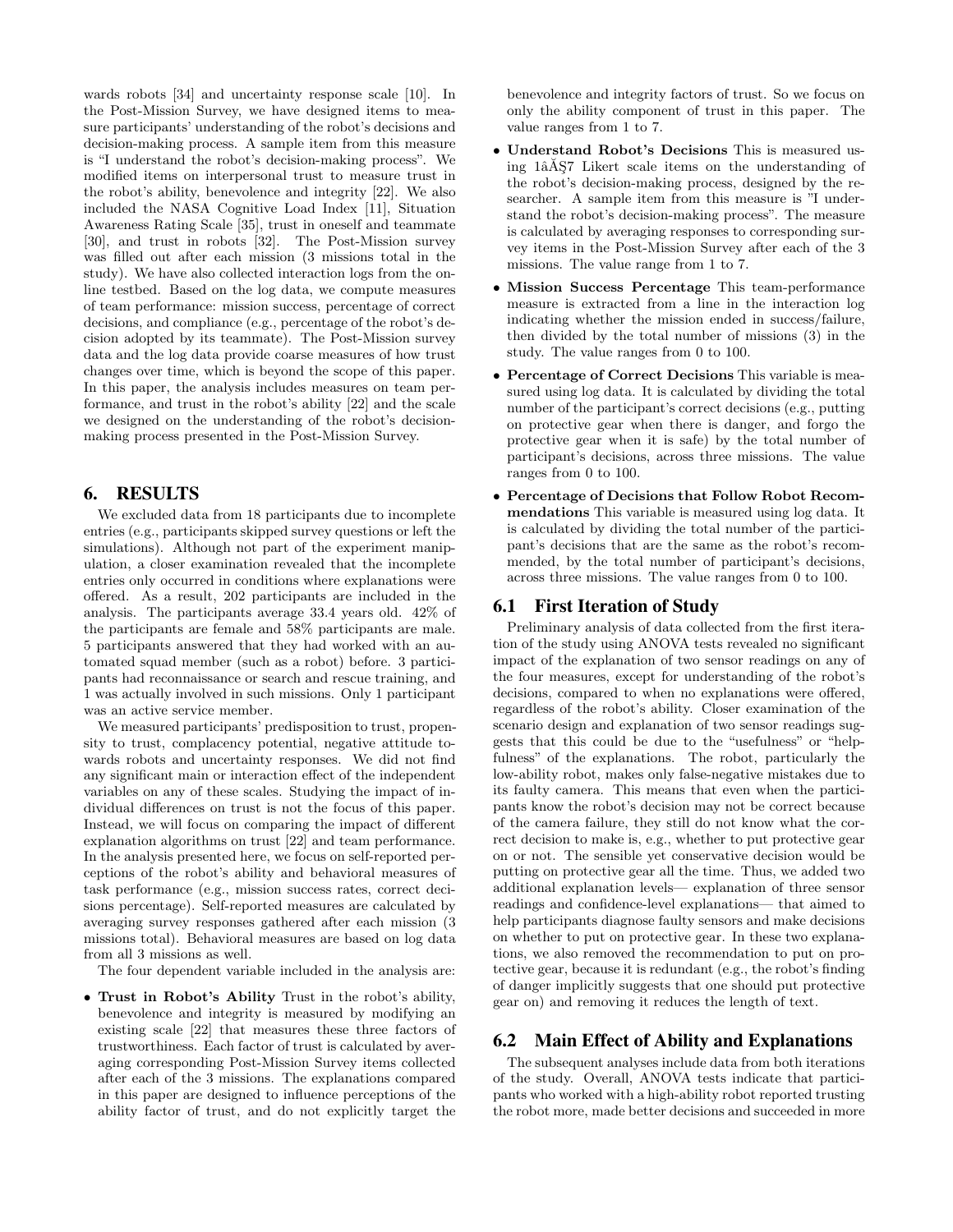Table 1: Comparing the main effect of the robot's ability. Means are shown in the table. Differences on all variables between High and Low ability robot are statistically significant  $(p < .05)$ 

|                                       | High Ability Low Ability |      |
|---------------------------------------|--------------------------|------|
| Trust in<br>Robot's Ability           | 6.46                     | 5.05 |
| Understand Robot's<br>Recommendations | 5.98                     | 4.70 |
| Mission Success %                     | 82.8                     | 67.6 |
| % of Correct<br>Decisions             | 92.6                     | 80.0 |

missions (Table 1). Surprisingly, participants also felt that they understood the robot's decision and decision-making process more, when the robot's ability is high.

As for the main effect of the explanations offered by the robot, Table 2 shows that not all explanations are created equal (Tukey HSD tests on all possible pairwise contrasts). Overall, explanations that facilitate decision-making (e.g., confidence-level explanations, and explanations of 3 sensors) helped the participants succeed in more missions and made the participants feel that they can trust the robot's ability more. Surprisingly, we did not find any significant impact of explanations on the percentage of correct decisions.

There is a significant interaction between the robot's ability and the explanation offered on trust in the robot's ability  $(p < .0001)$ , and understanding of the robot's decisions and decision-making process ( $p < .0001$ ), mission success rate  $(p = .0008)$ , and percentage of correct decisions  $(p < .0001)$ . We will break down the comparison of the impact of robot's explanation between high and low ability robot in the following sections.

#### 6.3 Explanation and Low-Ability Robot

When the low-ability robot makes a decision (e.g., recommendation) that has unwanted consequences, it not only affects the team performance but also jeopardizes the trust its teammate has in it. When no explanations were offered, its human teammate had no additional information to help him/her understand why the robot's recommendation failed. The goal of the explanations is not to help human teammates trust the low-reliability robot more, but to instead calibrate their trust level appropriately and know when and when not to trust it. As a result, the teammate's decision-making and the team performance can be improved. Results from ANOVA and Tukey's HSD tests (on all possible pairwise contrasts) are presented in Table 3. From the table, we can see that the decision-facilitating explanations (e.g., explanations of three sensor and confidence-level explanations), help the teammate understand the low-ability robot's decision and decision-making process, make better decisions, and succeed in more missions, compared to when no explanations were offered or when the explanation is not helpful towards decision making (e.g., explanations of two sensors). The human teammates also trusted the low-ability robot more when it offered the decision-facilitating explanations.

#### 6.4 Explanations and High-Ability Robot

It may seem counter-intuitive that one would not trust a perfectly reliable robot that makes correct decisions 100% of the time. However, disuse is a realistic and common problem in human-automation interaction [27] and often linked to lack of transparency [5]. So we hypothesize that explanations, even offered by a reliable robot, can help improve the trust relationship and team performance. ANOVA and Tukey's HSD tests revealed that there was no statistically significant impact of the robot's explanations on trust in the robot's ability, understanding of the robot's decision and decision-making process, correct decisions made and mission success rate, when the robot is making correct recommendations 100% of the time.

### 7. DISCUSSION

In this paper, we discussed the design of POMDP-based algorithms for explaining a robot's decision making to a human teammate. We implemented an online experiment platform that we used to conduct an evaluation of the explanation algorithms, where participants teamed up with a simulated robot with either high or low ability, and offered three different types of explanations or no explanations with its decisions. Results indicate that the robot explanations can potentially improve task performance, build transparency and foster trust relationship. However, only explanations that are designed to facilitate decision-making made much difference. Explanations that left participants ambiguous about how to act on the recommendation and explanations did not achieve such an effect, and were as badly regarded as when no explanations were offered at all. This is particularly true so when the robot's ability is low and makes unreliable recommendations.

Additionally, the decision-facilitation explanation helped improve understanding of the robot's decision, but only in the low-ability robot and not the high-ability one. This could be due to the fact that the high-ability robot is making correct decisions 100% of the time. Participants who interacted with this robot never needed to question the robot's decision. Thus, these participants may have never carefully examined the robot's statement that explained its confidence level or observations. Working with a low-ability robot, on the other hand, requires the teammates to pay close attention to the explanations to gauge when and when not to trust the robot's decisions.

Earlier studies on the impact of hand-crafted explanations on trust [7] show that explanations, even those were provided before the interaction and used in ways similar to "excuses", can draw someone into the pitfall of trusting the robot more, even though the robot is unreliable. The result presented here, particularly the finding on decision-facilitating explanation offered by the low-ability robot and subjective trust, sheds some light on the hidden factors between explanations and trust— the "helpfulness" or "usefulness" of the explanation. Our results show that explanations made participants trust the robot's ability more, but only when the explanations facilitated decision-making and not when the explanations left participants unsure about what decisions to make. Participants distrusted a robot that offered such explanations as much as one that did not offer explanations at all.

Interestingly, we did not find any significant differences on the measures we analyzed between the two decision-facilitating explanations e.g., confidence-level explanations and explanations of three sensors. Both types of explanations are useful in helping the human teammate decide when to trust the robot. For example, a teammate could potentially learn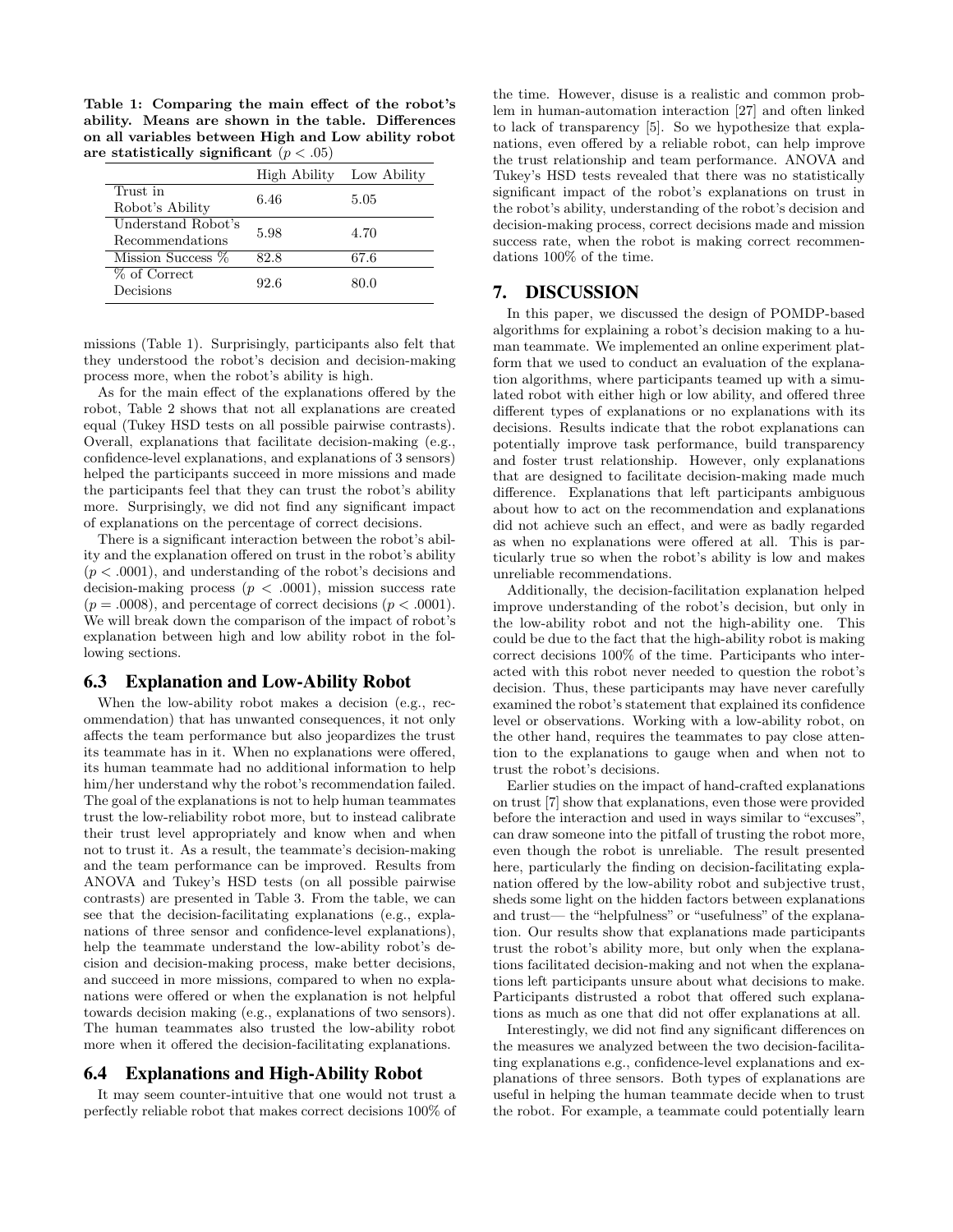Table 2: Compare the main effect of explanations offered by the robot. Means are shown in the table. A pair of  $*$  or  $*$  or  $*$  or  $*$  means the difference between the two variables are statistically significant  $(p < .05)$ .

|                                              | NoExp       | Exp2Sensor            | Exp3Sensor                               | ExpConf                               |
|----------------------------------------------|-------------|-----------------------|------------------------------------------|---------------------------------------|
| Trust in Robot's Ability                     | $5.37**$    | $5.44$ <sup>\$4</sup> | 6.27 $*$ <sup><math>\bullet</math></sup> | 6.17 <sup><math>\uparrow</math></sup> |
| Understand Robot's Recommendation            | $4.75^{*1}$ | 5.36                  | $5.93*$                                  | $5.51^{\dagger}$                      |
| Mission Success %                            | $65.0**$    | $58.9$ <sup>**</sup>  | $92.3**$                                 | $96.0^{\dagger}$                      |
| % of Correct Decisions                       | 82.8        | 84.1                  | 89.6                                     | 90.0                                  |
| % of Decisions Follow Robot's Recommendation | 83.9        | 85.6                  | 86.6                                     | 86.0                                  |

Table 3: Compare the main effect of explanations offered by the Low Ability robot. Means are shown in the table. A pair of ∗ or † or ♣ or ♠ means the difference between the two variables are statistically significant  $(p < .05)$ .

|                                              | NoExp                   | Exp2Sensor           | Exp3Sensor | ExpConf                              |
|----------------------------------------------|-------------------------|----------------------|------------|--------------------------------------|
| Trust in Robot's Ability                     | $4.31**$                | $4.28$ <sup>**</sup> | 6.07**     | 6.15 <sup><math>\bullet</math></sup> |
| Understand Robot's Recommendation            | $3.66^{*}$ <sup>†</sup> | 4.46 <sup>**</sup>   | $5.71**$   | $5.51^{1}$                           |
| Mission Success %                            | $52.2**$                | $43.0$ <sup>**</sup> | $93.7**$   | 97. $0^{\dagger}$                    |
| % of Correct Decisions                       | $71.9^{*}$              | $74.0$ <sup>**</sup> | $87.0^{*}$ | $91.9^{\dagger}$                     |
| % of Decisions Follow Robot's Recommendation | 74.2                    | 77.0                 | 81.5       | 84.6                                 |

his/her own heuristics that if the robot's confidence level is below (for example) 75%, then do not follow the robot's decision. Similarly, a teammate could diagnose from the observation explanations that if the camera reports no signs of danger, but the robot's microphone picks up unfriendly conversations, then it is time to be cautious and put protective gear on, regardless of the robot's overall assessment of safety. It is concerning that participants who received confidence-level explanations also felt that they understood the robot's decision-making process, even though such explanations did not reveal any of the robot's inner workings. While confidence-level explanations may help teammates make decisions just as well as with observation explanations, they will not help teammates diagnose or repair the robot (e.g., the participants will not know that it is the camera that caused the robot to make wrong decisions).

One of the limitations of the current work is that the understanding of the robot's decisions is measured via selfreport. In other words, it is unclear whether the participants actually understood the decisions, as they claimed. Future work can include measures to test participants' knowledge of the robot, e.g., its capability, or allow it to be inferred more directly and specifically from the subsequent decisions that participants made, e.g., ask participants to choose MOPP gear vs. body armor. Another limitation of the current work is that the measures are aggregated from participants' responses after each of the 3 missions. More fine-grained analysis of data collected from each mission can be conducted to study how trust evolves over time. These future analyses can lead to further refinements of our explanation algorithms that can increase the positive impact already exhibited by the current implementation on human-robot trust.

### Acknowledgment

This project is funded by the U.S. Army Research Laboratory. Statements and opinions expressed do not necessarily reflect the position or the policy of the United States Government, and no official endorsement should be inferred.

### REFERENCES

- [1] B. Adams, L. Bruyn, S. Houde, and P. Angelopoulos. Trust in automated systems: literature review. Technical Report DRDC-TORONTO-CR-2003-096, Defence Research Reports, 2003.
- [2] W. Bluethmann, R. Ambrose, M. Diftler, S. Askew, E. Huber, M. Goza, F. Rehnmark, C. Lovchik, and D. Magruder. Robonaut: A robot designed to work with humans in space. Autonomous Robots, 14(2-3):179–197, 2003.
- [3] J. L. Burke, R. R. Murphy, M. D. Coovert, and D. L. Riddle. Moonlight in Miami: Field study of human-robot interaction in the context of an urban search and rescue disaster response training exercise. Human-Computer Interaction, 19(1-2):85–116, 2004.
- [4] A. R. Cassandra, L. P. Kaelbling, and J. A. Kurien. Acting under uncertainty: Discrete Bayesian models for mobile-robot navigation. In IROS, volume 2, pages 963–972, 1996.
- [5] H. Cramer, V. Evers, S. Ramlal, M. Van Someren, L. Rutledge, N. Stash, L. Aroyo, and B. Wielinga. The effects of transparency on trust in and acceptance of a content-based art recommender. User Modeling and User-Adapted Interaction, 18(5):455–496, 2008.
- [6] P. Doshi and D. Perez. Generalized point based value iteration for interactive pomdps. In AAAI, pages 63–68, 2008.
- [7] M. T. Dzindolet, S. A. Peterson, R. A. Pomranky, L. G. Pierce, and H. P. Beck. The role of trust in automation reliance. International Journal of Human-Computer Studies, 58(6):697–718, 2003.
- [8] F. Elizalde, L. E. Sucar, M. Luque, J. Diez, and A. Reyes. Policy explanation in factored markov decision processes. In Proceedings of the European WS on Probabilistic Graphical Models, pages 97–104, 2008.
- [9] P. J. Gmytrasiewicz and E. H. Durfee. A rigorous, operational formalization of recursive modeling. In ICMAS, pages 125–132, 1995.